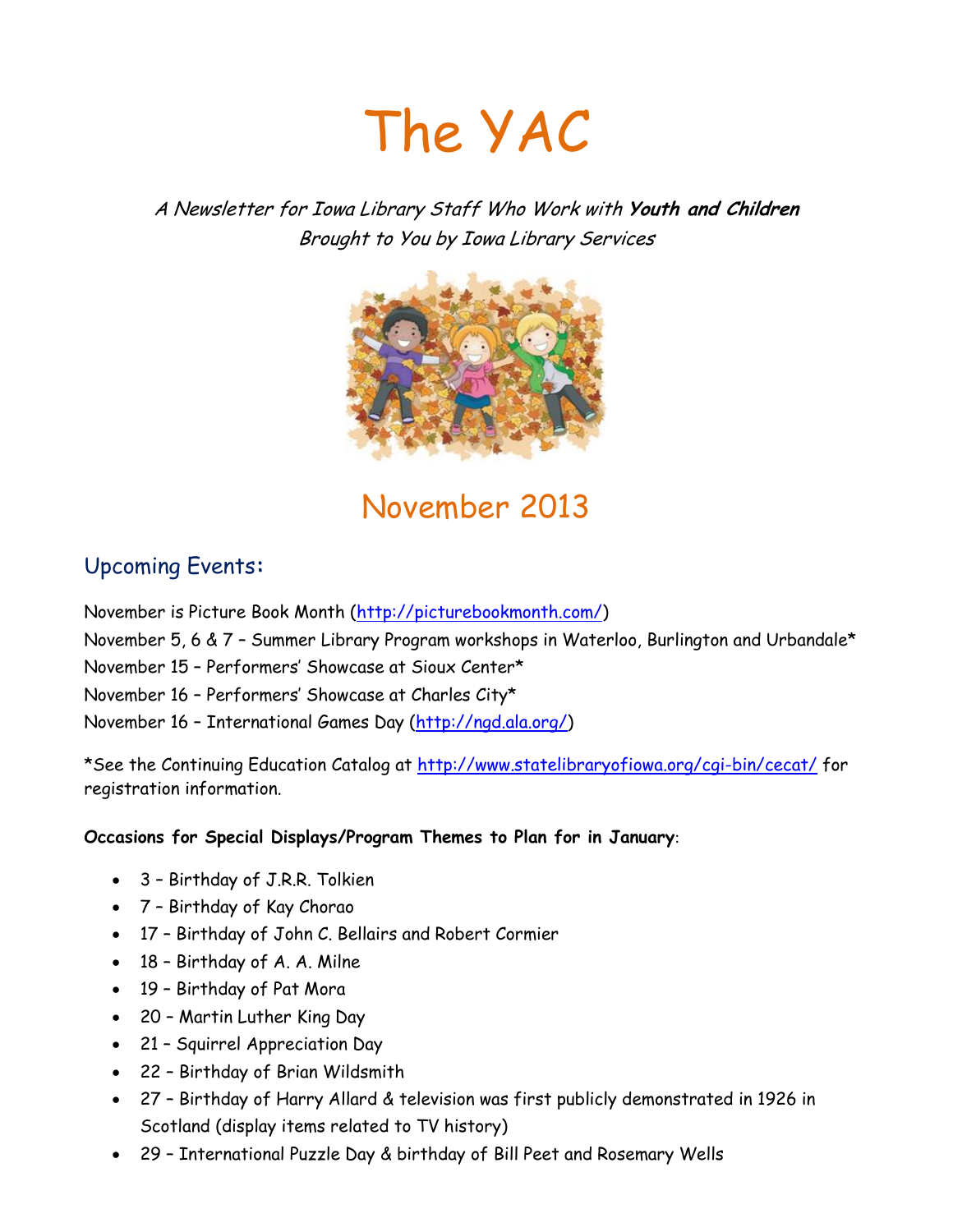### Better Storytimes

Why are shapes important?

Reading requires fine visual discrimination. Telling the difference between b, d, p, and q is a complex skill. That is why letter recognition skills begin with being able to tell the difference between shapes, sizes and colors. Adding games or activities that practice sorting or matching objects will help with letter recognition later.



#### Which comes first?

"Sequencing" is learning to put things in the proper order – which is an important skill for storytelling and for reading. Activities that build sequencing skills are playing games, counting, getting dressed, putting a series of pictures in order, and arranging objects by size. At storytime, you might have children retell a story that you've read using flannel board pieces. Rhymes like "Old MacDonald" are great practice for remembering the order of things, too.



## Happy Holidays!

#### Cheap & Easy Crafts

Use craft projects as a back-drop for discussions about holiday traditions, memories of holiday celebrations, reviewing holiday-related literature, or imagining what a perfect holiday would be like.

•Make holiday-themed **"inchies."** Give teens and middle schoolers several 1" squares of cardstock to decorate. Provide markers, magazine clippings, old greeting cards, and so on. Kids might trade some of their inchies with other participants before arranging them on a sheet of paper to create an art piece. See<http://alljenn.com/2012/02/28/the-great-rainbow-inchie-swap/> and <http://sweetlyscrappedart.blogspot.com/2012/01/over-40-ideas-for-inchies.html> for examples.

•Fold magazines into **table-top holiday trees**: [http://www.apartmenttherapy.com/how-to-make](http://www.apartmenttherapy.com/how-to-make-a-magazine-christm-72467)[a-magazine-christm-72467.](http://www.apartmenttherapy.com/how-to-make-a-magazine-christm-72467)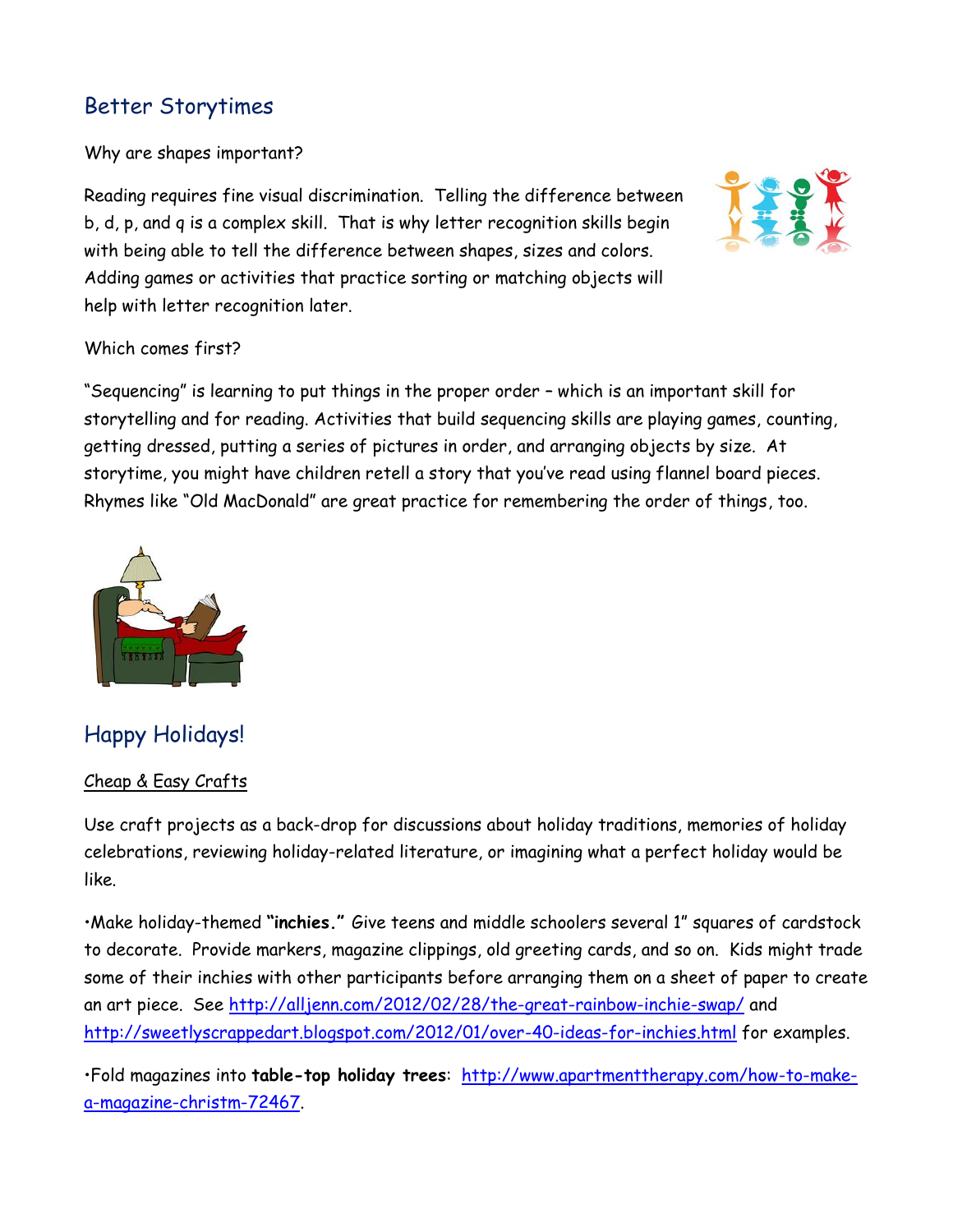**•**Try **Paper weaving**: Run old greeting cards (or similar materials) through a paper shredder to

make lots of strips and weave them together for a unique design. Weeded book and magazine pages can be used, too. Heavier papers are easier for smaller fingers to work with. The colors used are what will give this project a holiday theme: use a lot of red & green for Christmas, blue & white for Hanukkah, or black, red & green for Kwanzaa. Mix in some shredded copy paper or construction paper in those colors if needed.



Getting started is the trickiest part: You may want to tape the ends of several horizontal strips to the table (at the left side) to begin. Remove the tape when you have a good start (as shown in the photo). You might want to make simple cardboard frames for the finished weavings. Or use them as a background for some holiday cut-outs or sticker letters. Be creative!

•Hand print wreaths are always fun! Save cutting by starting with die cut hand shapes available through your District Office. Use black, red and green hands for a Kwanzaa wreath – to symbolize the value of unity (umoja).

•Other seasonal die cut shapes available from Iowa Library Services include a fir tree, gingerbread man, bell, Christmas light, ornament, snowman, and snowflake (all about 5"). For the complete list, check [http://www.statelibraryofiowa.org/ld/c-d/diecuts.](http://www.statelibraryofiowa.org/ld/c-d/diecuts)

#### Displays and Decorating

•If you have a glass display case, decorate it as a holiday store window a la Macy's and Bloomingdale's. Have teens help with a literary theme or feature books and classic toys. Search online for images of the famous holiday windows for inspiration.

•Decorate an outdoor tree.

- Roll TP tubes in peanut butter and bird seed. Place over the ends of branches or hang with ribbon.
- String cranberries and popcorn.
- Try arranging cranberries, blueberries, cinnamon sticks, and other organic materials on small paper plates or bowls (you might use different shapes such as square meat trays as well). Then cover with water, add a string and freeze. These will make pretty "glass" ornaments until they melt away.
- The "Outsider Art" article at <http://www.organicgardening.com/living/outsider-art> gives some tips and instructions for drying oranges, etc.

•Wrap tiny boxes in pages from weeded books to add to displays. Weeded book pages make great paper chains for your tree, too!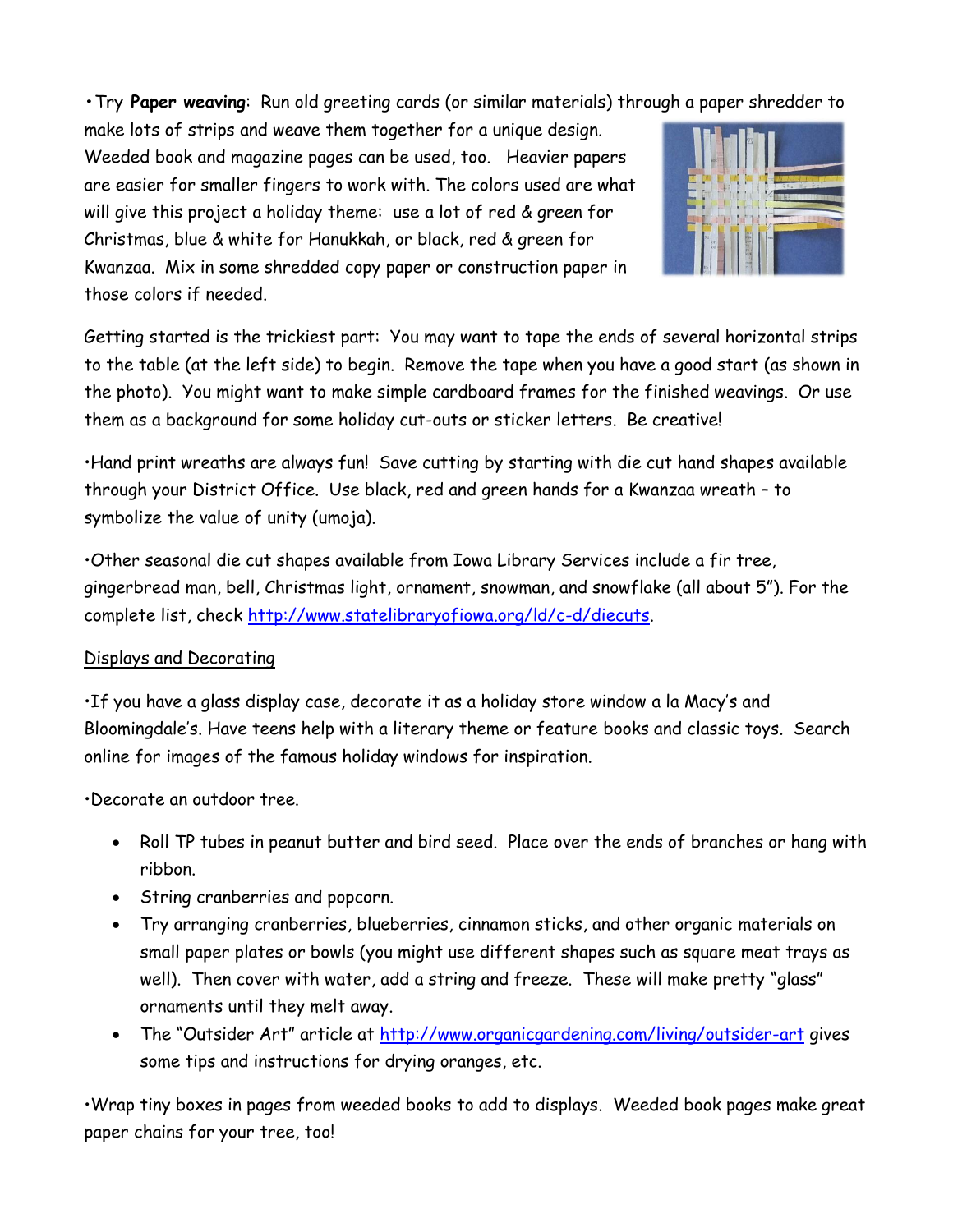### Performers Showcase Moved to November!

This year's Performers' Showcases will be held on Friday, November 15<sup>th</sup> at Sioux Center Public Library and on Saturday, November 16<sup>th</sup> at Charles City Public Library. The Showcases will begin at 9:30, with one hour for lunch, and will end at 4:00.



Rick Brammer has lined up a terrific group of performers for us. The line-up includes Jim Berkel from Mad Science of Iowa, Chasing 4 Life, Jason Dornbush of the Grout Museum, Dean Franzen -- Iowa's favorite Comedy Juggler, Duffy De France, Debbie Doo Wop and Dynamite Dan, Bob Windt -- The Rocket Man and many more.

Registration is open in the CE Catalog and a flyer is posted on the Iowa

Library Services website at [http://www.statelibraryofiowa.org/ld/t-z/youthservices/show-and](http://www.statelibraryofiowa.org/ld/t-z/youthservices/show-and-tell-2014)[tell-2014.](http://www.statelibraryofiowa.org/ld/t-z/youthservices/show-and-tell-2014)

In-person attendance at either event will earn 6 CE credits. Merri Monks will post videos of many performances on YouTube for those unable to attend (no CE credit for viewing videos).

### Plan NOW for a Día Celebration!

The Día de los niños/Día de los libros celebration was started in 1996 by children's book author Pat Mora, who suggested linking the traditional Mexican Children's Day with literacy. The Association for Library Service for Children (ALSC) and the National Association to Promote



Library and Information Services to Latinos, and the Spanish Speaking (REFORMA) are working to spread awareness of the celebration and encourage participation by libraries throughout the country. The celebration is held on April 30th each year and is a great time to plan a literacy event for all families in your community. Visit the website at<http://dia.ala.org/> for more information. The ideal family event incorporates stories, songs, crafts and food, so start planning

and seeking community partners now.

Now is the time to apply for a Día Family Book Club mini-grant to go along with your Día program! The purpose of these mini-grants is to encourage libraries to offer a book club featuring multicultural, multi-lingual, or second language books. Up to 15 mini-grants will be awarded at \$2,000 each to public libraries that demonstrate a need to better address diversity within their communities. The project year for this grant is January 2014 through August 2014. For more information, mini-grant guidelines and the application form, please visit [http://dia.ala.org/dia-](http://dia.ala.org/dia-2014-mini-grants-available)[2014-mini-grants-available.](http://dia.ala.org/dia-2014-mini-grants-available) The deadline is Nov. 30, 2013.

Other resources to help you get started planning a family literacy event:

Colorín Colorado: <http://www.colorincolorado.org/>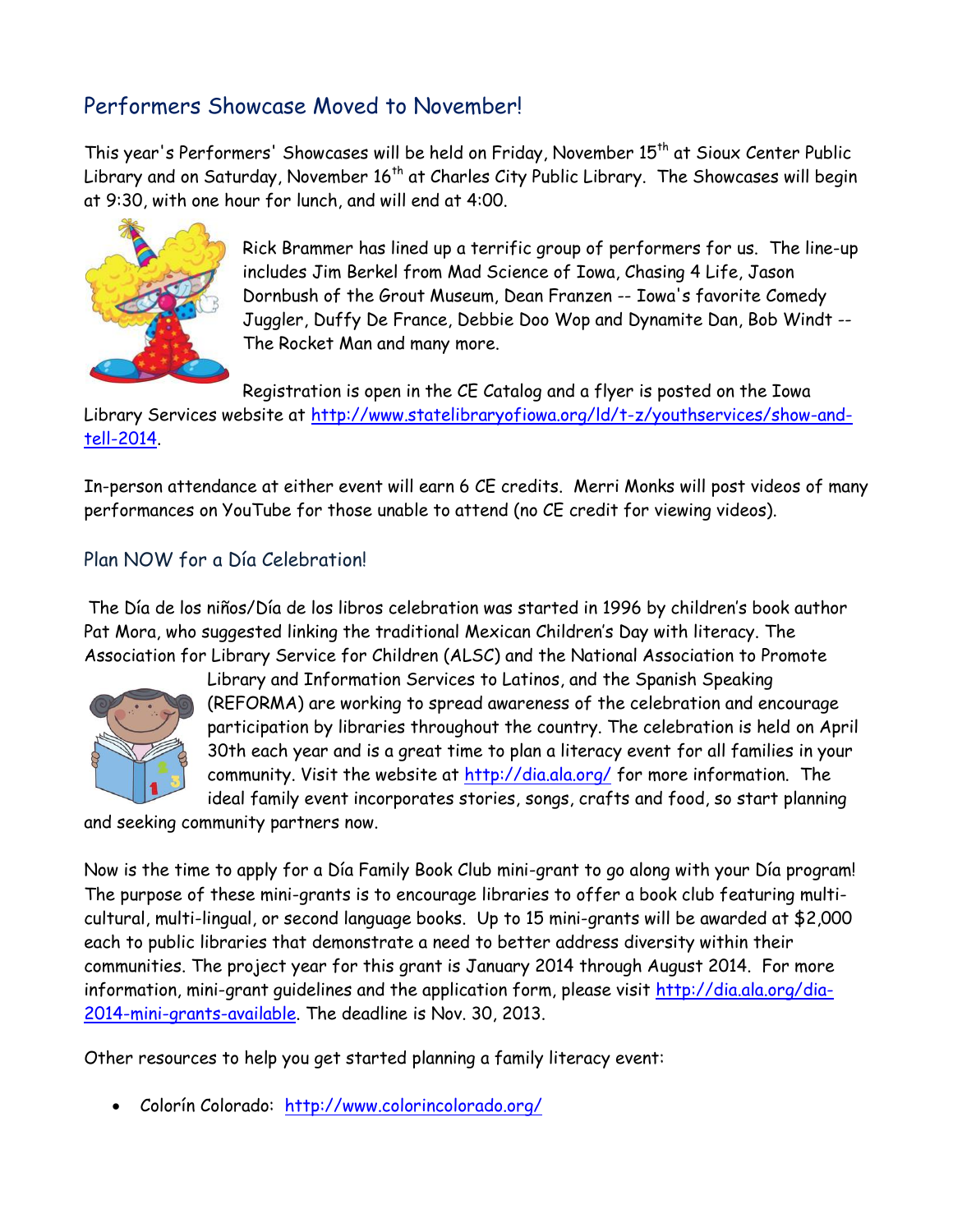- Official Día Facebook page: [https://www.facebook.com/pages/The-Official-El](https://www.facebook.com/pages/The-Official-El-d%C3%ADa-de-los-ni%C3%B1osEl-d%C3%ADa-de-los-libros-Childrens-DayBook/194406259143)[d%C3%ADa-de-los-ni%C3%B1osEl-d%C3%ADa-de-los-libros-Childrens-](https://www.facebook.com/pages/The-Official-El-d%C3%ADa-de-los-ni%C3%B1osEl-d%C3%ADa-de-los-libros-Childrens-DayBook/194406259143)[DayBook/194406259143](https://www.facebook.com/pages/The-Official-El-d%C3%ADa-de-los-ni%C3%B1osEl-d%C3%ADa-de-los-libros-Childrens-DayBook/194406259143)
- A guide from Random House with book titles, suggested activities and papel picado instructions: [http://www.randomhouse.com/kids/pdf/DIA\\_brochure.pdf](http://www.randomhouse.com/kids/pdf/DIA_brochure.pdf)
- Toolkit from the Texas Library Association: <http://www.texasdia.org/toolkit.html>

A few examples of activities that libraries have included in Día celebrations:

- Combine this event with a sign-up for your summer library program.
- Hold a Parade of Books: Young children marching through the library carrying books and streamers or tissue paper flags.
- Stage a Reader's Theater performance of Tomás and the Library Lady. (See the November 2008 issue of Library Sparks magazine.)
- Display bilingual books from the library's collection.
- Play Lotería. The game is played a bit like BINGO -- using 54 cards with different images, "tablas" (like BINGO cards with 16 images) and pinto beans for marking the items that have been called. You can learn more about the game online. Game cards may be purchased inexpensively online as well. Or, create your own with reading-related images.
- Distribute bilingual literacy materials to parents. (Some free handouts are available from Washington Learning Systems at [http://www.walearning.com/resources/.](http://www.walearning.com/resources/) Or print "Reading Tips for Parents" in 11 languages at [http://www.walearning.com/resources/.](http://www.walearning.com/resources/))
- Hold a Paper Hat Competition: Providing instructions, paper and assorted scrap materials for making and decorating paper hats.
- Breaking a piñata!
- Make cascarones (confetti eggs).

Summer Library Program Planning Begins!